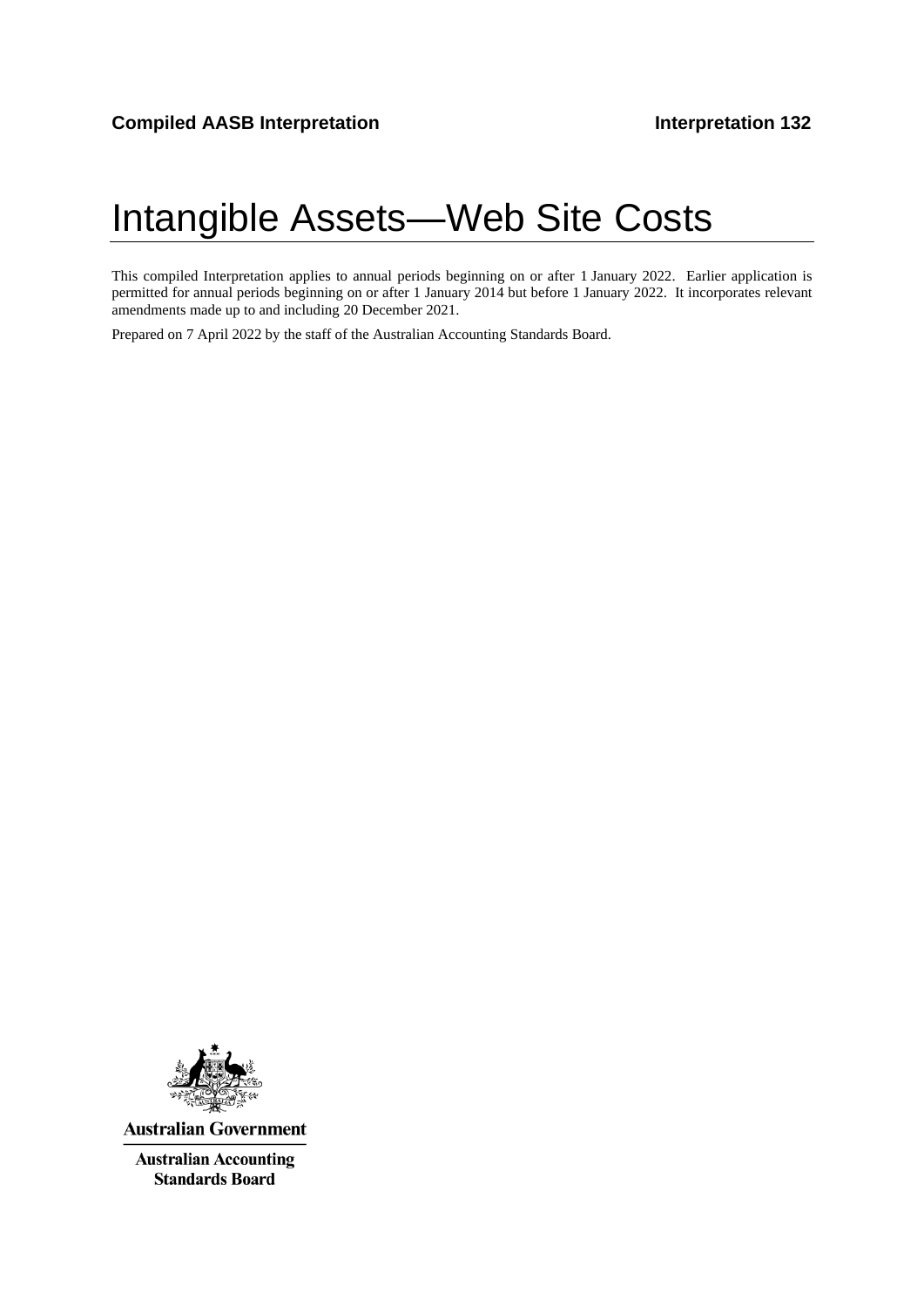# **Obtaining copies of Interpretations**

Compiled versions of Interpretations, original Interpretations and amending Standards (see Compilation Details) are available on the AASB website: www.aasb.gov.au.

Australian Accounting Standards Board PO Box 204 Collins Street West Victoria 8007 AUSTRALIA

Phone:  $(03)$  9617 7600<br>E-mail: standard@aasb. standard@aasb.gov.au Website: www.aasb.gov.au

## **Other enquiries**

| Phone:  | $(03)$ 9617 7600     |
|---------|----------------------|
| E-mail: | standard@aasb.gov.au |

#### COPYRIGHT

© Commonwealth of Australia 2022

This compiled AASB Interpretation contains IFRS Foundation copyright material. Reproduction within Australia in unaltered form (retaining this notice) is permitted for personal and non-commercial use subject to the inclusion of an acknowledgment of the source. Requests and enquiries concerning reproduction and rights for commercial purposes within Australia should be addressed to The National Director, Australian Accounting Standards Board, PO Box 204, Collins Street West, Victoria 8007.

All existing rights in this material are reserved outside Australia. Reproduction outside Australia in unaltered form (retaining this notice) is permitted for personal and non-commercial use only. Further information and requests for authorisation to reproduce for commercial purposes outside Australia should be addressed to the IFRS Foundation at www.ifrs.org.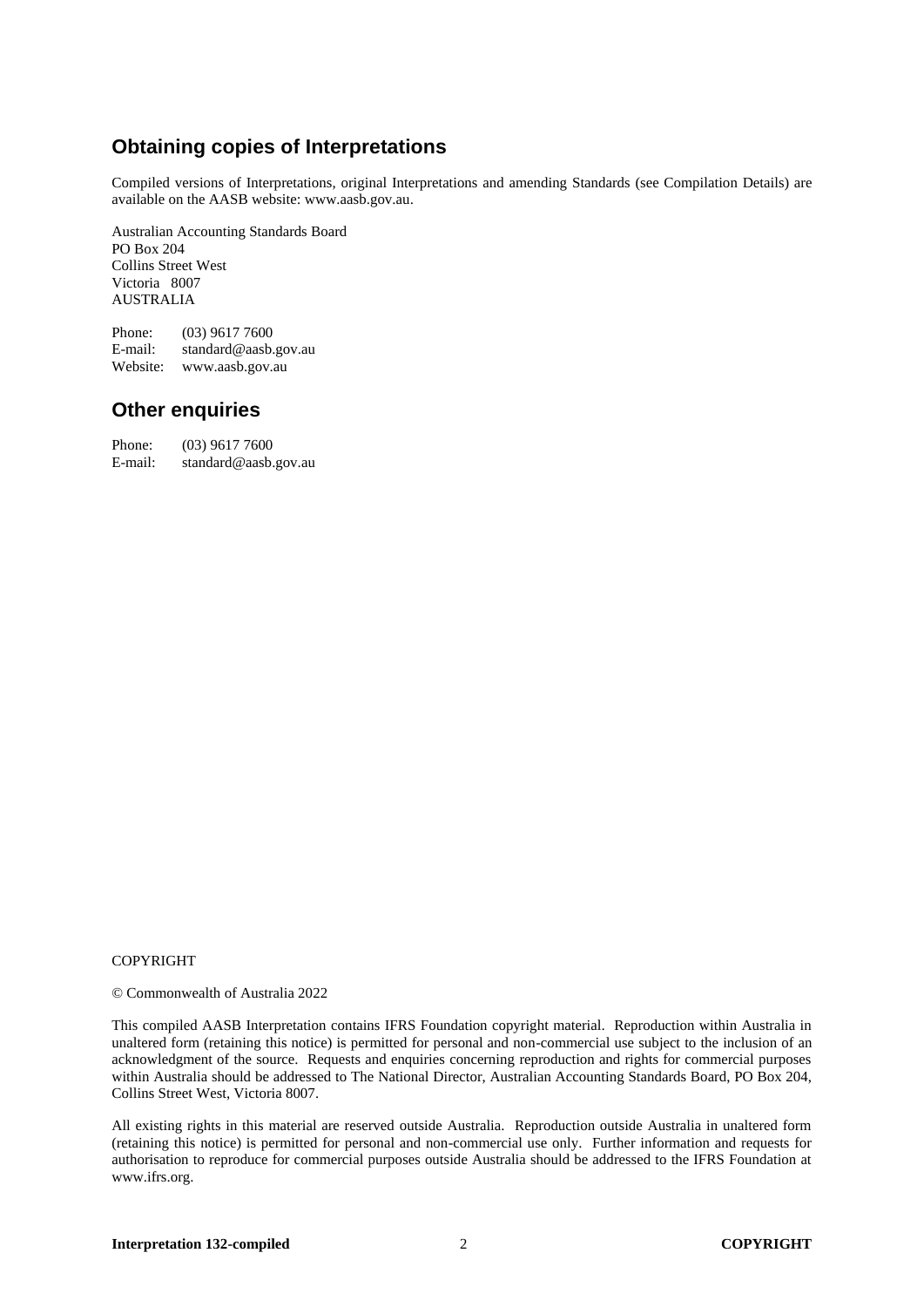## **Contents**

COMPARISON WITH SIC-32

**AASB INTERPRETATION 132** *INTANGIBLE ASSETS—WEB SITE COSTS*

*from paragraph* **REFERENCES ISSUE AusCF1 CONSENSUS 7 DATE OF CONSENSUS WITHDRAWAL OF AASB PRONOUNCEMENTS Aus10.1 EFFECTIVE DATE Aus10.2 ILLUSTRATIVE EXAMPLE COMPILATION DETAILS BASIS FOR CONCLUSIONS ON SIC-32 DELETED SIC-32 TEXT**

AASB Interpretation 132 *Intangible Assets—Web Site Costs* (as amended) is set out in paragraphs AusCF1 – Aus10.4. Interpretations are listed in Australian Accounting Standard AASB 1048 *Interpretation of Standards* and AASB 1057 *Application of Australian Accounting Standards* sets out their application. In the absence of explicit guidance, AASB 108 *Accounting Policies, Changes in Accounting Estimates and Errors* provides a basis for selecting and applying accounting policies.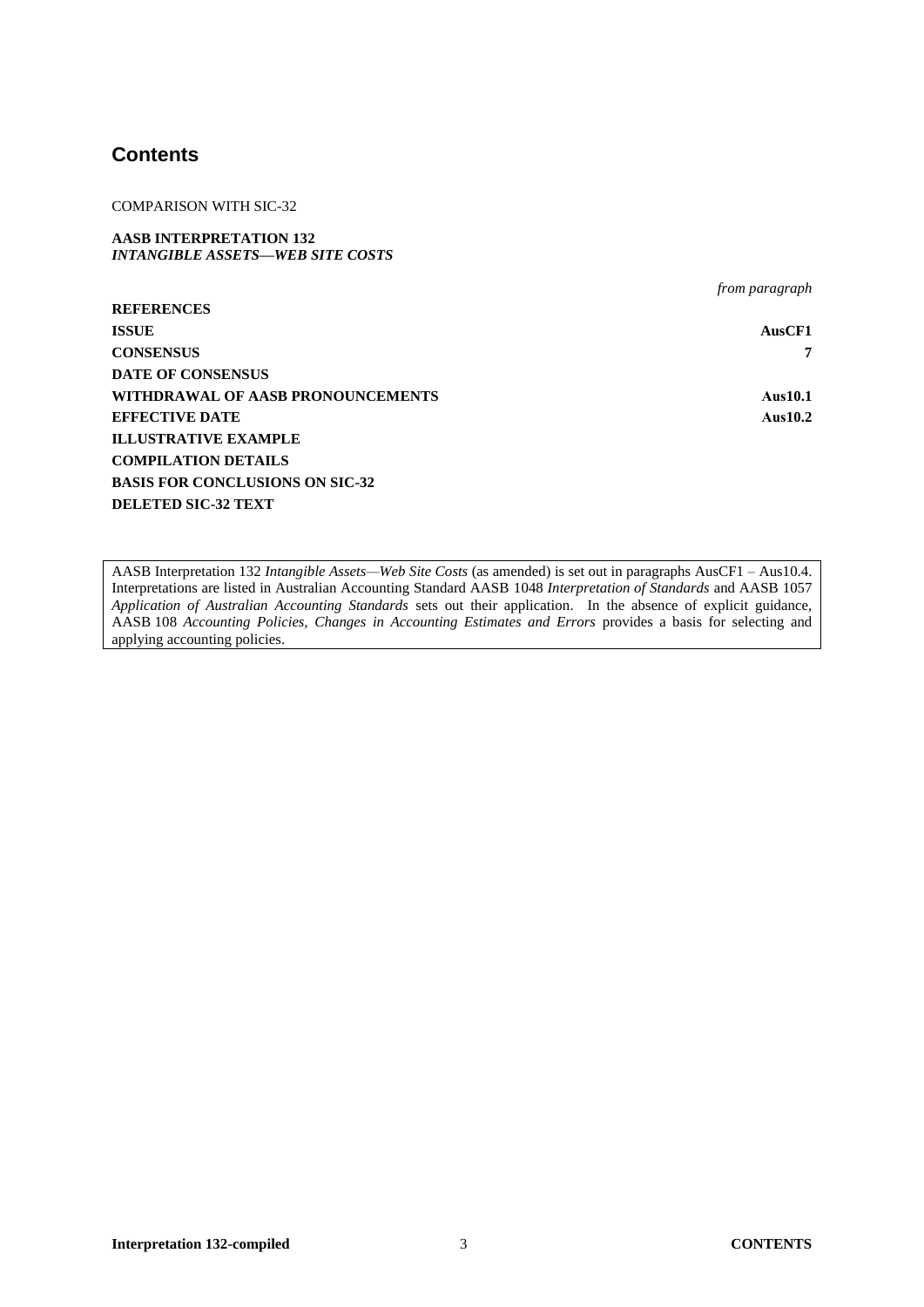# **Comparison with SIC-32**

AASB Interpretation 132 *Intangible Assets—Web Site Costs* as amended incorporates Interpretation SIC-32 *Intangible Assets—Web Site Costs* as issued and amended by the International Accounting Standards Board (IASB). Australian-specific paragraphs (which are not included in SIC-32) are identified with the prefix "Aus". Paragraphs that apply only to not-for-profit entities begin by identifying their limited applicability.

# **Tier 1**

For-profit entities complying with AASB Interpretation 132 also comply with SIC-32.

Not-for-profit entities' compliance with SIC-32 will depend on whether any "Aus" paragraphs that specifically apply to not-for-profit entities provide additional guidance or contain applicable requirements that are inconsistent with SIC-32.

# **Tier 2**

Entities preparing general purpose financial statements under Australian Accounting Standards – Simplified Disclosures (Tier 2) will not be in compliance with IFRS Standards.

AASB 1053 *Application of Tiers of Australian Accounting Standards* explains the two tiers of reporting requirements.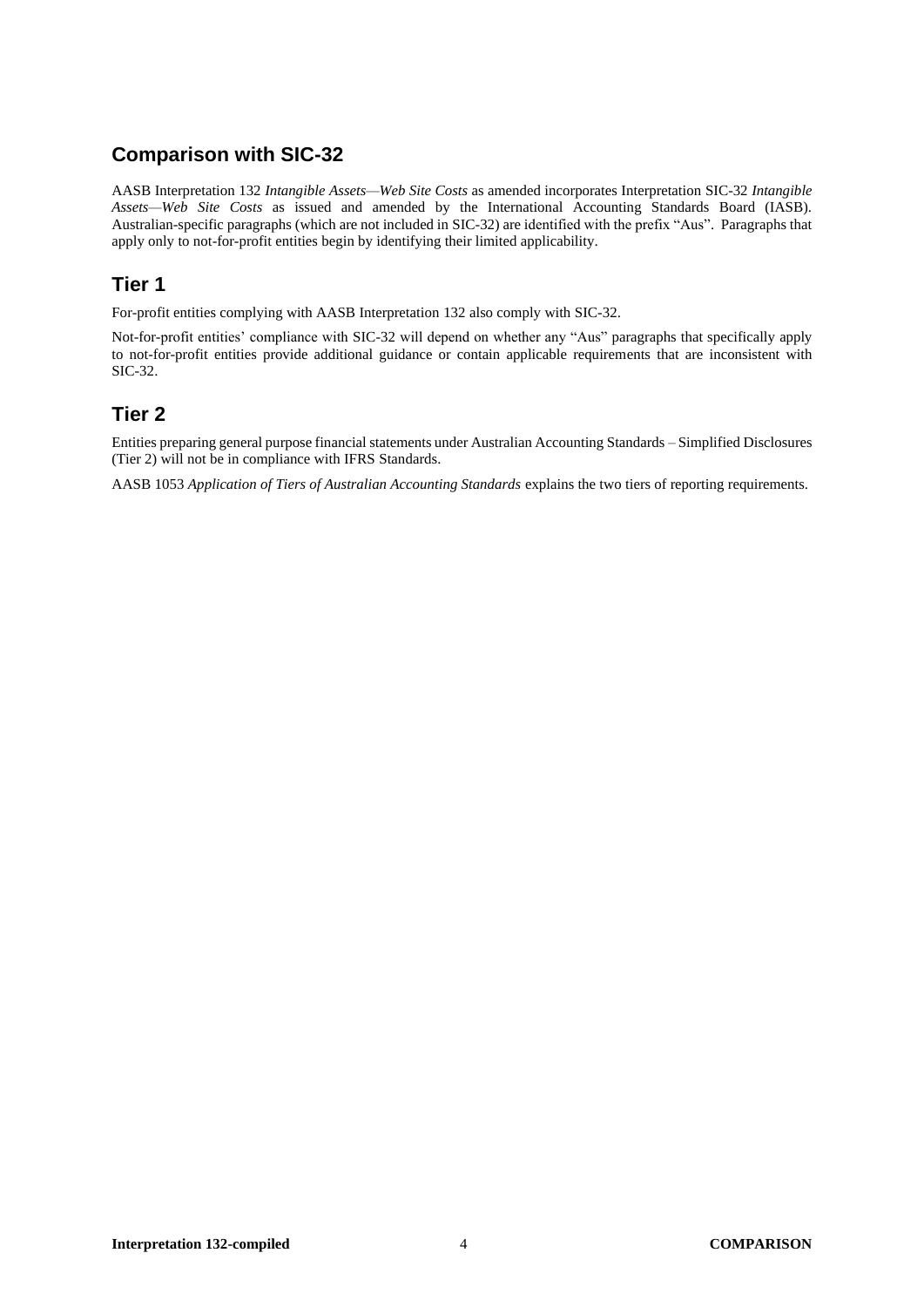# **AASB Interpretation 132**

Interpretation 132 was issued in August 2015.

This compiled version of Interpretation 132 applies to annual periods beginning on or after 1 January 2022. It incorporates relevant amendments contained in other AASB pronouncements up to and including 20 December 2021 (see Compilation Details).

# **AASB Interpretation 132** *Intangible Assets—Web Site Costs*

## **References**

- AASB 3 *Business Combinations*
- AASB 15 *Revenue from Contracts with Customers*
- AASB 16 *Leases*
- AASB 101 *Presentation of Financial Statements*
- AASB 102 *Inventories*
- AASB 116 *Property, Plant and Equipment*
- AASB 136 *Impairment of Assets*
- AASB 138 *Intangible Assets*

#### **Issue**

| AusCF1                                                                   |                                                                                                                                                                                                                       | AusCF paragraphs and footnotes included in this Interpretation apply only to: |                                                                                                   |                                                                     |   |  |                                                                                                                                                                                                                                                                                                                                                                                                                                                           |
|--------------------------------------------------------------------------|-----------------------------------------------------------------------------------------------------------------------------------------------------------------------------------------------------------------------|-------------------------------------------------------------------------------|---------------------------------------------------------------------------------------------------|---------------------------------------------------------------------|---|--|-----------------------------------------------------------------------------------------------------------------------------------------------------------------------------------------------------------------------------------------------------------------------------------------------------------------------------------------------------------------------------------------------------------------------------------------------------------|
|                                                                          |                                                                                                                                                                                                                       | (a)                                                                           | not-for-profit entities; and                                                                      |                                                                     |   |  |                                                                                                                                                                                                                                                                                                                                                                                                                                                           |
|                                                                          |                                                                                                                                                                                                                       | (b)                                                                           |                                                                                                   | Reporting (as identified in AASB 1048 Interpretation of Standards). |   |  | for-profit entities that are not applying the <i>Conceptual Framework for Financial</i>                                                                                                                                                                                                                                                                                                                                                                   |
|                                                                          |                                                                                                                                                                                                                       |                                                                               | the Conceptual Framework) shall not apply AusCF paragraphs or footnotes.                          |                                                                     |   |  | Such entities are referred to as 'AusCF entities'. For AusCF entities, the term 'reporting entity' is<br>defined in AASB 1057 Application of Australian Accounting Standards and Statement of<br>Accounting Concepts SAC 1 Definition of the Reporting Entity also applies. For-profit entities<br>applying the Conceptual Framework for Financial Reporting (as set out in paragraph Aus1.1 of                                                           |
| 1                                                                        |                                                                                                                                                                                                                       |                                                                               | and search relevant information.                                                                  |                                                                     |   |  | An entity may incur internal expenditure on the development and operation of its own web site for internal or<br>external access. A web site designed for external access may be used for various purposes such as to promote<br>and advertise an entity's own products and services, provide electronic services, and sell products and<br>services. A web site designed for internal access may be used to store company policies and customer details, |
| 2<br>The stages of a web site's development can be described as follows: |                                                                                                                                                                                                                       |                                                                               |                                                                                                   |                                                                     |   |  |                                                                                                                                                                                                                                                                                                                                                                                                                                                           |
|                                                                          | (a)                                                                                                                                                                                                                   |                                                                               | evaluating alternatives and selecting preferences.                                                |                                                                     |   |  | Planning—includes undertaking feasibility studies, defining objectives and specifications,                                                                                                                                                                                                                                                                                                                                                                |
|                                                                          | (b)                                                                                                                                                                                                                   |                                                                               | developing hardware and operating software, installing developed applications and stress testing. |                                                                     |   |  | Application and Infrastructure Development—includes obtaining a domain name, purchasing and                                                                                                                                                                                                                                                                                                                                                               |
|                                                                          | (c)                                                                                                                                                                                                                   |                                                                               | Graphical Design Development—includes designing the appearance of web pages.                      |                                                                     |   |  |                                                                                                                                                                                                                                                                                                                                                                                                                                                           |
|                                                                          | (d)                                                                                                                                                                                                                   |                                                                               | from) the web site or coded directly into the web pages.                                          |                                                                     |   |  | Content Development—includes creating, purchasing, preparing and uploading information, either<br>textual or graphical in nature, on the web site before the completion of the web site's development.<br>This information may either be stored in separate databases that are integrated into (or accessed                                                                                                                                               |
| 3                                                                        | Once development of a web site has been completed, the Operating stage begins. During this stage, an entity<br>maintains and enhances the applications, infrastructure, graphical design and content of the web site. |                                                                               |                                                                                                   |                                                                     |   |  |                                                                                                                                                                                                                                                                                                                                                                                                                                                           |
|                                                                          |                                                                                                                                                                                                                       | <b>Interpretation 132-compiled</b>                                            |                                                                                                   |                                                                     | 5 |  | <b>INTERPRETATION</b>                                                                                                                                                                                                                                                                                                                                                                                                                                     |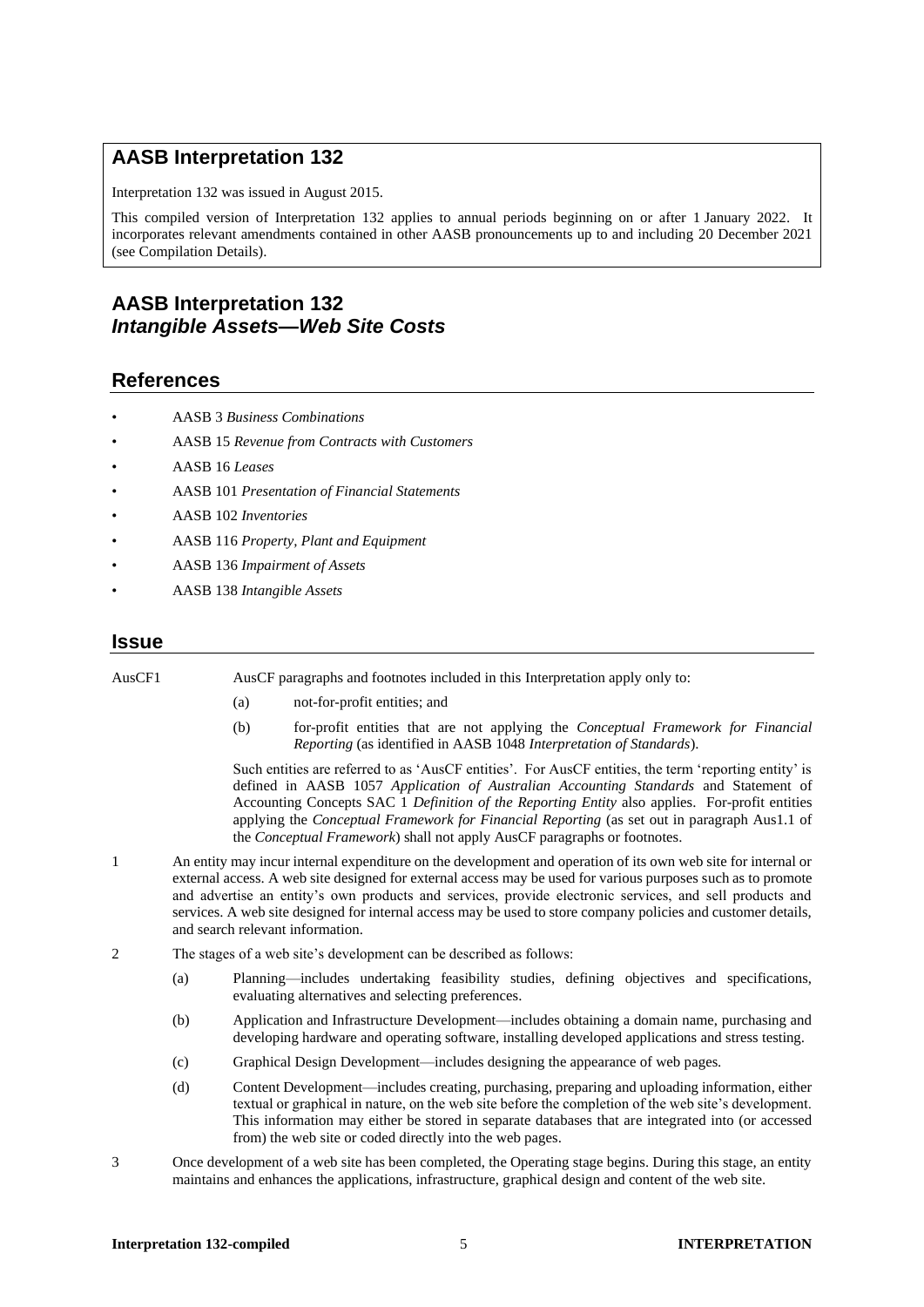- 4 When accounting for internal expenditure on the development and operation of an entity's own web site for internal or external access, the issues are:
	- (a) whether the web site is an internally generated intangible asset that is subject to the requirements of AASB 138; and
	- (b) the appropriate accounting treatment of such expenditure.
- 5 This Interpretation does not apply to expenditure on purchasing, developing, and operating hardware (eg web servers, staging servers, production servers and Internet connections) of a web site. Such expenditure is accounted for under AASB 116. Additionally, when an entity incurs expenditure on an Internet service provider hosting the entity's web site, the expenditure is recognised as an expense under AASB 101.88 and the *Conceptual Framework for Financial Reporting* (as identified in AASB 1048 *Interpretation of Standards*) when the services are received.
- AusCF5 Notwithstanding paragraph 5, in respect of AusCF entities, this Interpretation does not apply to expenditure on purchasing, developing, and operating hardware (eg web servers, staging servers, production servers and Internet connections) of a web site. Such expenditure is accounted for under AASB 116. Additionally, when an entity incurs expenditure on an Internet service provider hosting the entity's web site, the expenditure is recognised as an expense under AASB 101.88 and the *Framework for the Preparation and Presentation of Financial Statements* (as identified in AASB 1048 *Interpretation of Standards*)<sup>AusCF1</sup> when the services are received.
- 6 AASB 138 does not apply to intangible assets held by an entity for sale in the ordinary course of business (see AASB 102 and AASB 15) or leases of intangible assets accounted for in accordance with AASB 16. Accordingly, this Interpretation does not apply to expenditure on the development or operation of a web site (or web site software) for sale to another entity or that is accounted for in accordance with AASB 16.

#### **Consensus**

- 7 An entity's own web site that arises from development and is for internal or external access is an internally generated intangible asset that is subject to the requirements of AASB 138.
- 8 A web site arising from development shall be recognised as an intangible asset if, and only if, in addition to complying with the general requirements described in AASB 138.21 for recognition and initial measurement, an entity can satisfy the requirements in AASB 138.57. In particular, an entity may be able to satisfy the requirement to demonstrate how its web site will generate probable future economic benefits in accordance with AASB 138.57(d) when, for example, the web site is capable of generating revenues, including direct revenues from enabling orders to be placed. An entity is not able to demonstrate how a web site developed solely or primarily for promoting and advertising its own products and services will generate probable future economic benefits, and consequently all expenditure on developing such a web site shall be recognised as an expense when incurred.
- 9 Any internal expenditure on the development and operation of an entity's own web site shall be accounted for in accordance with AASB 138. The nature of each activity for which expenditure is incurred (eg training employees and maintaining the web site) and the web site's stage of development or post-development shall be evaluated to determine the appropriate accounting treatment (additional guidance is provided in the illustrative example accompanying this Interpretation). For example:
	- (a) the Planning stage is similar in nature to the research phase in AASB 138.54–.56. Expenditure incurred in this stage shall be recognised as an expense when it is incurred.
	- (b) the Application and Infrastructure Development stage, the Graphical Design stage and the Content Development stage, to the extent that content is developed for purposes other than to advertise and promote an entity's own products and services, are similar in nature to the development phase in AASB 138.57–.64. Expenditure incurred in these stages shall be included in the cost of a web site recognised as an intangible asset in accordance with paragraph 8 of this Interpretation when the expenditure can be directly attributed and is necessary to creating, producing or preparing the web site for it to be capable of operating in the manner intended by management. For example, expenditure on purchasing or creating content (other than content that advertises and promotes an entity's own products and services) specifically for a web site, or expenditure to enable use of the content (eg a fee for acquiring a licence to reproduce) on the web site, shall be included in the cost of development when this condition is met. However, in accordance with AASB 138.71, expenditure on an intangible item that was initially recognised as an expense in previous financial statements shall not be recognised as part of the cost of an intangible asset at a later date (eg if the

AusCF1 In December 2013 the AASB amended the *Framework for the Preparation and Presentation of Financial Statements*.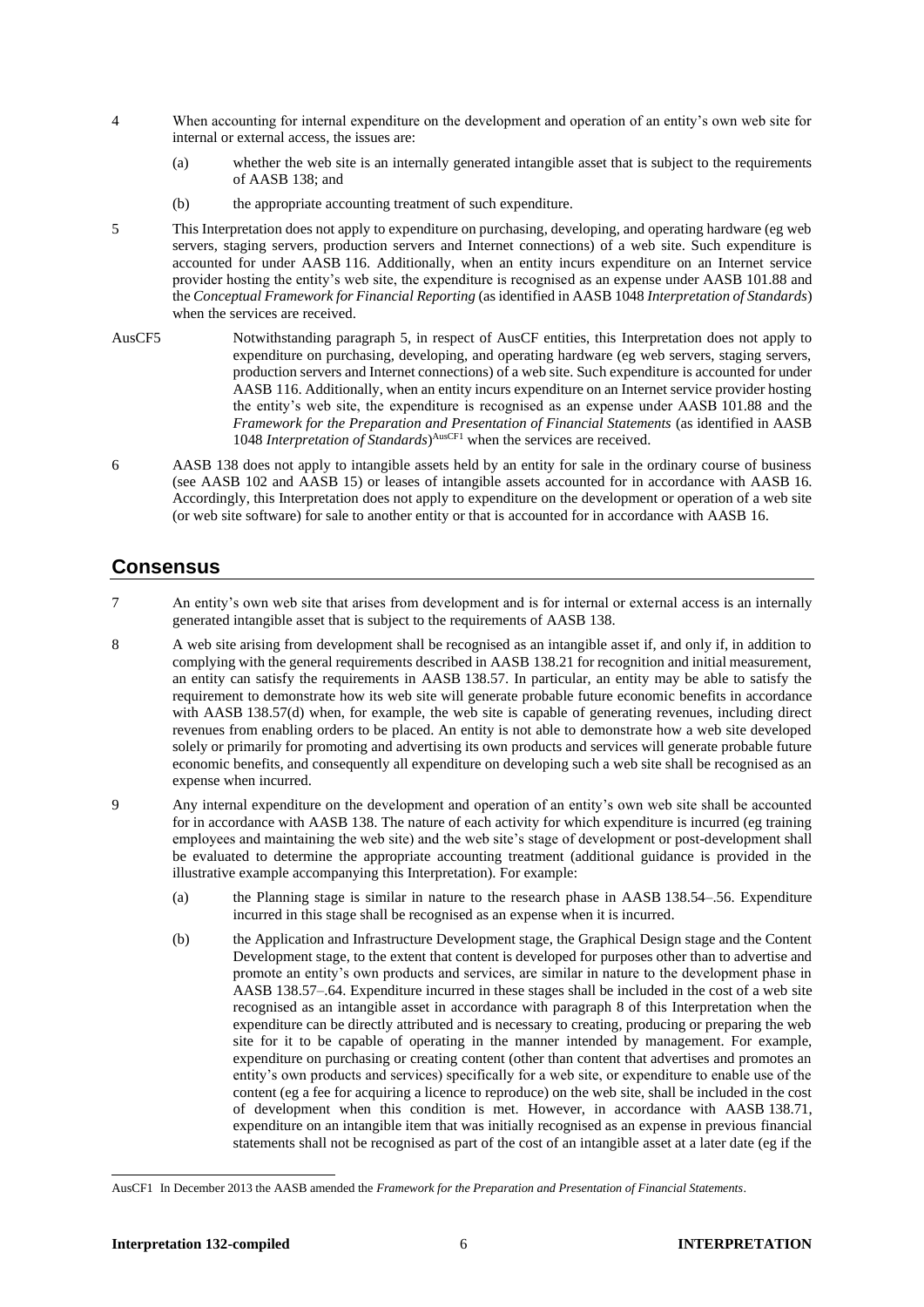costs of a copyright have been fully amortised, and the content is subsequently provided on a web site).

- (c) expenditure incurred in the Content Development stage, to the extent that content is developed to advertise and promote an entity's own products and services (eg digital photographs of products), shall be recognised as an expense when incurred in accordance with AASB 138.69(c). For example, when accounting for expenditure on professional services for taking digital photographs of an entity's own products and for enhancing their display, expenditure shall be recognised as an expense as the professional services are received during the process, not when the digital photographs are displayed on the web site.
- (d) the Operating stage begins once development of a web site is complete. Expenditure incurred in this stage shall be recognised as an expense when it is incurred unless it meets the recognition criteria in AASB 138.18.
- 10 A web site that is recognised as an intangible asset under paragraph 8 of this Interpretation shall be measured after initial recognition by applying the requirements of AASB 138.72–.87. The best estimate of a web site's useful life shall be short.

#### **Date of consensus**

[Deleted by the AASB]

#### **Withdrawal of AASB pronouncements**

Aus10.1 When applied or operative, this Interpretation supersedes Interpretation 132 *Intangible Assets— Web Site Costs* issued in July 2004.

#### **Effective date**

[Deleted by the AASB]

- Aus10.2 This Interpretation applies to annual periods beginning on or after 1 January 2018. Earlier application is permitted for periods beginning on or after 1 January 2014 but before 1 January 2018.
- Aus10.3 AASB 16, issued in February 2016, amended paragraph 6. An entity shall apply that amendment when it applies AASB 16.
- Aus10.4 AASB 2019-1 *Amendments to Australian Accounting Standards – References to the Conceptual Framework*, issued in 2019, added AusCF paragraphs and amended paragraph 5. An entity shall apply the amendments for annual periods beginning on or after 1 January 2020. Earlier application is permitted if at the same time an entity also applies all other amendments made by AASB 2019- 1. An entity shall apply the amendments to Interpretation 132 retrospectively in accordance with AASB 108 *Accounting Policies, Changes in Accounting Estimates and Errors*. However, if an entity determines that retrospective application would be impracticable or would involve undue cost or effort, it shall apply the amendments to Interpretation 132 by reference to paragraphs 23– 28, 50–53 and 54F of AASB 108.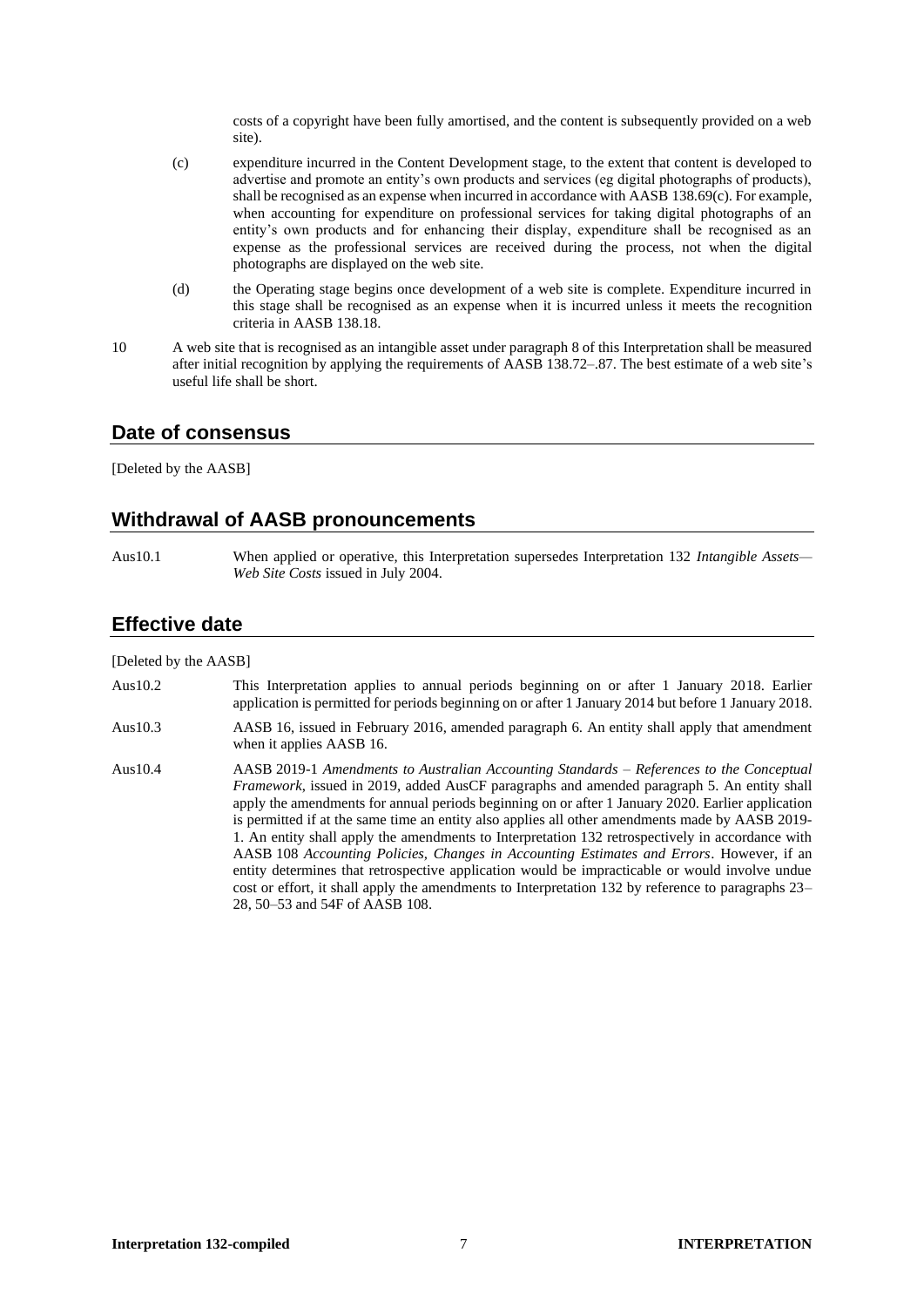# **Illustrative example**

*This example accompanies, but is not part of, AASB Interpretation 132. Its purpose is to illustrate examples of expenditure that occur during each of the stages described in paragraphs 2 and 3 of Interpretation 132 and illustrate application of Interpretation 132 to assist in clarifying its meaning. It is not intended to be a comprehensive checklist of expenditure that might be incurred.*

# **Example application of Interpretation 132**

| <b>Stage/nature of expenditure</b> |                                                                                                                                                                                                                                                                                                                                                                          | <b>Accounting treatment</b>                                                                                                                                                                                                                                                                                                                                                                                                                                                                                                    |  |  |  |
|------------------------------------|--------------------------------------------------------------------------------------------------------------------------------------------------------------------------------------------------------------------------------------------------------------------------------------------------------------------------------------------------------------------------|--------------------------------------------------------------------------------------------------------------------------------------------------------------------------------------------------------------------------------------------------------------------------------------------------------------------------------------------------------------------------------------------------------------------------------------------------------------------------------------------------------------------------------|--|--|--|
|                                    | <b>Planning</b>                                                                                                                                                                                                                                                                                                                                                          |                                                                                                                                                                                                                                                                                                                                                                                                                                                                                                                                |  |  |  |
|                                    | undertaking feasibility studies                                                                                                                                                                                                                                                                                                                                          | Recognise as an expense when incurred in accordance                                                                                                                                                                                                                                                                                                                                                                                                                                                                            |  |  |  |
|                                    | defining hardware and software specifications                                                                                                                                                                                                                                                                                                                            | with AASB 138.54                                                                                                                                                                                                                                                                                                                                                                                                                                                                                                               |  |  |  |
|                                    | evaluating alternative products and suppliers                                                                                                                                                                                                                                                                                                                            |                                                                                                                                                                                                                                                                                                                                                                                                                                                                                                                                |  |  |  |
|                                    | selecting preferences                                                                                                                                                                                                                                                                                                                                                    |                                                                                                                                                                                                                                                                                                                                                                                                                                                                                                                                |  |  |  |
|                                    | Application and infrastructure development                                                                                                                                                                                                                                                                                                                               |                                                                                                                                                                                                                                                                                                                                                                                                                                                                                                                                |  |  |  |
|                                    | purchasing or developing hardware                                                                                                                                                                                                                                                                                                                                        | Apply the requirements of AASB 116                                                                                                                                                                                                                                                                                                                                                                                                                                                                                             |  |  |  |
|                                    | obtaining a domain name                                                                                                                                                                                                                                                                                                                                                  | Recognise as an expense when incurred, unless the                                                                                                                                                                                                                                                                                                                                                                                                                                                                              |  |  |  |
|                                    | developing operating software (eg operating<br>system and server software)                                                                                                                                                                                                                                                                                               | expenditure can be directly attributed to preparing the<br>web site to operate in the manner intended by<br>management, and the web site meets the recognition                                                                                                                                                                                                                                                                                                                                                                 |  |  |  |
|                                    | developing code for the application                                                                                                                                                                                                                                                                                                                                      | criteria in AASB 138.21 and AASB 138.57 <sup>(a)</sup>                                                                                                                                                                                                                                                                                                                                                                                                                                                                         |  |  |  |
|                                    | installing developed applications on the web<br>server                                                                                                                                                                                                                                                                                                                   |                                                                                                                                                                                                                                                                                                                                                                                                                                                                                                                                |  |  |  |
|                                    | stress testing                                                                                                                                                                                                                                                                                                                                                           |                                                                                                                                                                                                                                                                                                                                                                                                                                                                                                                                |  |  |  |
|                                    | <b>Graphical design development</b>                                                                                                                                                                                                                                                                                                                                      |                                                                                                                                                                                                                                                                                                                                                                                                                                                                                                                                |  |  |  |
|                                    | designing the appearance (eg layout and colour)<br>of web pages                                                                                                                                                                                                                                                                                                          | Recognise as an expense when incurred, unless the<br>expenditure can be directly attributed to preparing the<br>web site to operate in the manner intended by<br>management, and the web site meets the recognition<br>criteria in AASB 138.21 and AASB 138.57 <sup>(a)</sup>                                                                                                                                                                                                                                                  |  |  |  |
|                                    | <b>Content development</b>                                                                                                                                                                                                                                                                                                                                               |                                                                                                                                                                                                                                                                                                                                                                                                                                                                                                                                |  |  |  |
|                                    | creating, purchasing, preparing (eg creating<br>links and identifying tags), and uploading<br>information, either textual or graphical in<br>nature, on the web site before the completion of<br>the web site's development. Examples of<br>content include information about an entity,<br>products or services offered for sale, and topics<br>that subscribers access | Recognise as an expense when incurred in accordance<br>with AASB $138.69(c)$ to the extent that content is<br>developed to advertise and promote an entity's own<br>products and services (eg digital photographs of<br>products). Otherwise, recognise as an expense when<br>incurred, unless the expenditure can be directly<br>attributed to preparing the web site to operate in the<br>manner intended by management, and the web site<br>meets the recognition criteria in AASB 138.21 and<br>AASB 138.57 <sup>(a)</sup> |  |  |  |
| Operating                          |                                                                                                                                                                                                                                                                                                                                                                          |                                                                                                                                                                                                                                                                                                                                                                                                                                                                                                                                |  |  |  |
|                                    | updating graphics and revising content                                                                                                                                                                                                                                                                                                                                   | Assess whether it meets the definition of an intangible                                                                                                                                                                                                                                                                                                                                                                                                                                                                        |  |  |  |
|                                    | adding new functions, features and content                                                                                                                                                                                                                                                                                                                               | asset and the recognition criteria set out in<br>AASB 138.18, in which case the expenditure is                                                                                                                                                                                                                                                                                                                                                                                                                                 |  |  |  |
|                                    | registering the web site with search engines                                                                                                                                                                                                                                                                                                                             | recognised in the carrying amount of the web site asset                                                                                                                                                                                                                                                                                                                                                                                                                                                                        |  |  |  |
|                                    | backing up data                                                                                                                                                                                                                                                                                                                                                          |                                                                                                                                                                                                                                                                                                                                                                                                                                                                                                                                |  |  |  |
|                                    | reviewing security access                                                                                                                                                                                                                                                                                                                                                |                                                                                                                                                                                                                                                                                                                                                                                                                                                                                                                                |  |  |  |
|                                    | analysing usage of the web site                                                                                                                                                                                                                                                                                                                                          |                                                                                                                                                                                                                                                                                                                                                                                                                                                                                                                                |  |  |  |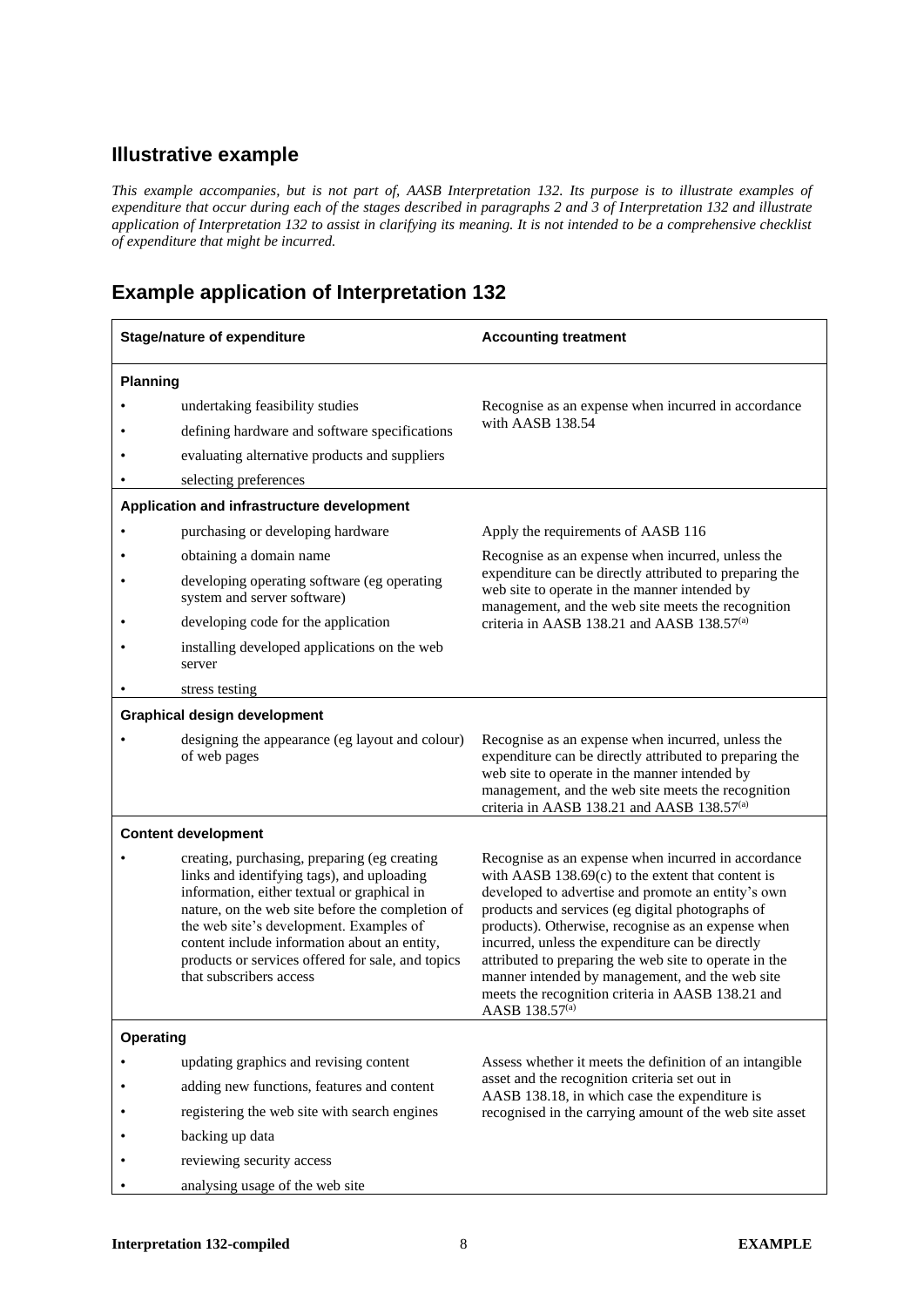| <b>Stage/nature of expenditure</b> |                                                                                                                                                                                                | <b>Accounting treatment</b>                                                 |  |  |
|------------------------------------|------------------------------------------------------------------------------------------------------------------------------------------------------------------------------------------------|-----------------------------------------------------------------------------|--|--|
| Other                              |                                                                                                                                                                                                |                                                                             |  |  |
|                                    | selling, administrative and other general<br>overhead expenditure unless it can be directly<br>attributed to preparing the web site for use to<br>operate in the manner intended by management | Recognise as an expense when incurred in accordance<br>with AASB 138.65-.70 |  |  |
|                                    | clearly identified inefficiencies and initial<br>operating losses incurred before the web site<br>achieves planned performance [eg false start]<br>testing]                                    |                                                                             |  |  |
|                                    | training employees to operate the web site                                                                                                                                                     |                                                                             |  |  |
| (a)                                | All expenditure on developing a web site solely or primarily for promoting and advertising an entity's own products and services is                                                            |                                                                             |  |  |

recognised as an expense when incurred in accordance with AASB 138.68.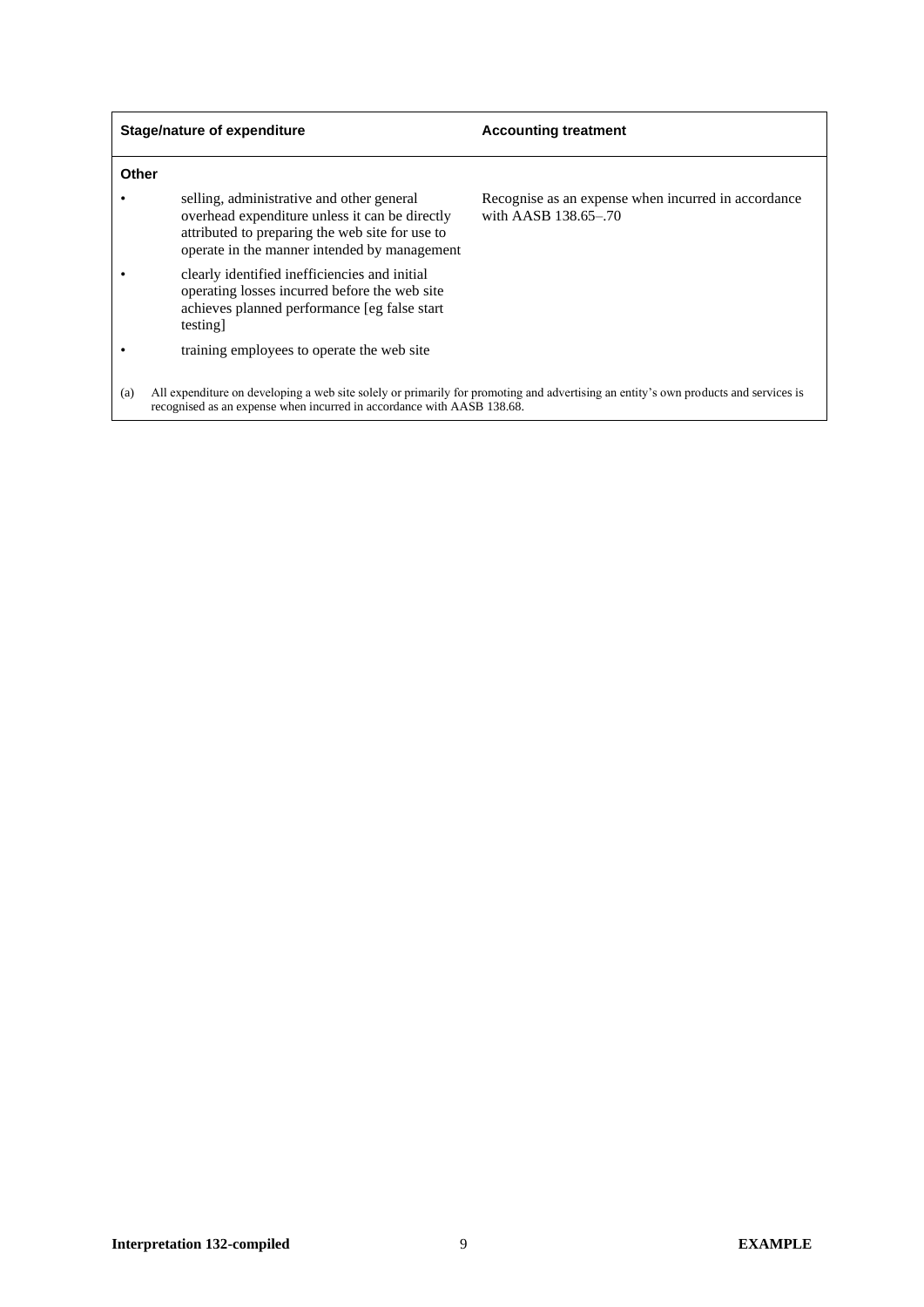# **Compilation details AASB Interpretation 132** *Intangible Assets—Web Site Costs* **(as amended)**

#### *Compilation details are not part of Interpretation 132.*

This compiled Interpretation applies to annual periods beginning on or after 1 January 2022. It takes into account amendments up to and including 20 December 2021 and was prepared on 7 April 2022 by the staff of the Australian Accounting Standards Board (AASB).

This compilation is not a separate Interpretation issued by the AASB. Instead, it is a representation of Interpretation 132 (August 2015) as amended by other pronouncements, which are listed in the table below.

## **Table of pronouncements**

| <b>Pronouncement</b> | Month/date issued | <b>Effective date</b><br>(annual periods<br>on or after $\dots$ ) | Application, saving or<br>transitional provisions |
|----------------------|-------------------|-------------------------------------------------------------------|---------------------------------------------------|
| Interpretation 132   | Aug 2015          | (beginning) 1 Jan 2018                                            | see (a) below                                     |
| AASB 2015-8          | 22 Oct 2015       | (beginning) 1 Jan 2017                                            | see (b) below                                     |
| AASB 16              | 23 Feb 2016       | (beginning) 1 Jan 2019                                            | see (c) below                                     |
| AASB 2016-7          | 9 Dec 2016        | (beginning) 1 Jan 2018                                            | see (d) below                                     |
| AASB 2019-1          | 21 May 2019       | (beginning) 1 Jan 2020                                            | see (e) below                                     |
| AASB 2021-7          | 20 Dec 2021       | (beginning) 1 Jan 2022                                            | see (f) below                                     |

(a) Interpretation 132 applies to annual periods beginning on or after 1 January 2018 (instead of 1 January 2017) as a result of amendments made by AASB 2015-8 *Amendments to Australian Accounting Standards – Effective Date of AASB 15*. Entities may elect to apply this Interpretation to annual periods beginning on or after 1 January 2014 but before 1 January 2018.

(b) Entities may elect to apply this Standard to annual periods beginning before 1 January 2017, provided that AASB 15 *Revenue from Contracts with Customers* is also applied.

- (c) Entities may elect to apply this Standard to annual periods beginning before 1 January 2019, provided that AASB 15 is also applied to the same period.
- (d) AASB 2016-7 deferred the effective date of AASB 15 (and its consequential amendments in AASB 2014-5) for not-for-profit entities to annual reporting periods beginning on or after 1 January 2019, instead of 1 January 2018. However, earlier application of AASB Interpretation 132 (2015) incorporating the text that relates to AASB 15 is permitted, provided that AASB 15 is also applied.
- (e) Entities may elect to apply this Standard to annual periods beginning before 1 January 2020.
- (f) Entities may elect to apply this Standard to annual periods beginning before 1 January 2022.

#### **Table of amendments**

| Paragraph affected               | <b>How affected</b> | By  [paragraph/page]  |
|----------------------------------|---------------------|-----------------------|
|                                  |                     |                       |
| References                       | amended             | AASB 16 [page 66]     |
| AusCF1                           | added               | AASB 2019-1 [page 34] |
|                                  | amended             | AASB 2021-7 [54]      |
| 5                                | amended             | AASB 2019-1 [page 34] |
| AusCF5                           | added               | AASB 2019-1 [page 34] |
| 6                                | amended             | AASB 16 [page 66]     |
| Aus10.2                          | amended             | AASB 2015-8 [13]      |
| Aus10.3                          | added               | AASB 16 [page 66]     |
| Effective date (third paragraph) | added               | AASB 2019-1 [page 35] |
|                                  | numbered as Aus10.4 | AASB 2021-7 [55]      |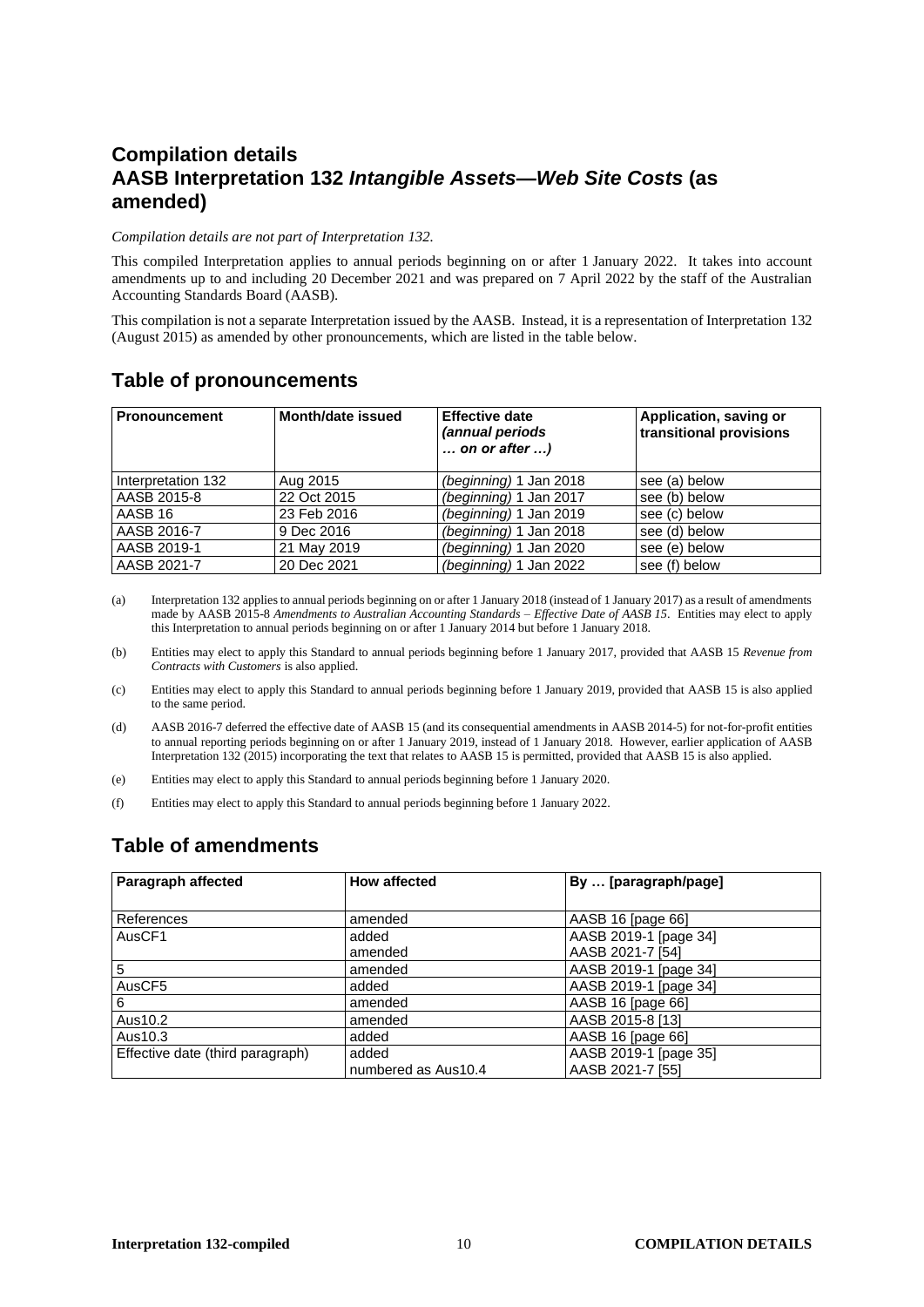## **Basis for Conclusions on SIC-32** *Intangible Assets—Web Site Costs*

*This Basis for Conclusions accompanies, but is not part of, AASB Interpretation 132. An SIC Basis for Conclusions may be amended to reflect any additional requirements in the AASB Interpretation or AASB Accounting Standards.*

*[The original text has been marked up to reflect the revision of IAS 16 in 2003 and the subsequent issue of IFRS 3: new text is underlined and deleted text is struck through.]*

- 11 An intangible asset is defined in IAS 38.87 as an identifiable non-monetary asset without physical substance held for use in the production or supply of goods or services, for rental to others, or for administrative purposes. IAS 38.98 provides computer software as a common example of an intangible asset. By analogy, a web site is another example of an intangible asset.
- 12 IAS 38.6856 requires expenditure on an intangible item to be recognised as an expense when incurred unless it forms part of the cost of an intangible asset that meets the recognition criteria in IAS 38.18–.6755. IAS 38.6957 requires expenditure on start-up activities to be recognised as an expense when incurred. An entity developing its own web site for internal or external access is not undertaking a start-up activity to the extent that an internally generated intangible asset is created. The requirements and guidance in IAS 38.52–.6740.55, in addition to the general requirements described in IAS 38.2119 for recognition and initial measurement of an intangible asset, apply to expenditure incurred on the development of an entity's own web site. As described in IAS 38.65–.67<del>53–.55</del>, the cost of a web site recognised as an internally generated intangible asset comprises all expenditure that can be directly attributed, or allocated on a reasonable and consistent basis, and is necessary to creating, producing and preparing the asset for it to be capable of operating in the manner intended by management its intended use.
- 13 IAS 38.5442 requires expenditure on research (or on the research phase of an internal project) to be recognised as an expense when incurred. The examples provided in IAS 38.5644 are similar to the activities undertaken in the Planning stage of a web site's development. Consequently, expenditure incurred in the Planning stage of a web site's development is recognised as an expense when incurred.
- 14 IAS 38.5745 requires an intangible asset arising from the development phase of an internal project to be recognised only if an entity can demonstrate fulfilment of the six criteria specified. One of the criteria is to demonstrate how a web site will generate probable future economic benefits (IAS 38.5745(d)). IAS 38.6048 indicates that this criterion is met by assessing the economic benefits to be received from the web site and using the principles in IAS 36 *Impairment of Assets*, which considers the present value of estimated future cash flows from continuing use of the web site. Future economic benefits flowing from an intangible asset, as stated in IAS 38.17, may include revenue from the sale of products or services, cost savings, or other benefits resulting from the use of the asset by the entity. Therefore, future economic benefits from a web site may be assessed when the web site is capable of generating revenues. A web site developed solely or primarily for advertising and promoting an entity's own products and services is not recognised as an intangible asset, because the entity cannot demonstrate the future economic benefits that will flow. Consequently, all expenditure on developing a web site solely or primarily for promoting and advertising an entity's own products and services is recognised as an expense when incurred.
- 15 Under IAS 38.2149, an intangible asset is recognised if, and only if, it meets specified criteria. IAS 38.6553 indicates that the cost of an internally generated intangible asset is the sum of expenditure incurred from the date when the intangible asset first meets the specified recognition criteria. When an entity acquires or creates content for purposes other than to advertise and promote an entity's own products and services, it may be possible to identify an intangible asset (eg a licence or a copyright) separate from a web site. However, a separate asset is not recognised when expenditure is directly attributed, or allocated on a reasonable and consistent basis, to creating, producing, and preparing the web site for it to be capable of operating in the manner intended by management its intended use — the expenditure is included in the cost of developing the web site.
- 16 IAS 38.6957(c) requires expenditure on advertising and promotional activities to be recognised as an expense when incurred. Expenditure incurred on developing content that advertises and promotes an entity's own products and services (eg digital photographs of products) is an advertising and promotional activity, and consequently recognised as an expense when incurred in accordance with IAS 38.57(c).
- 17 Once development of a web site is complete, an enterprise begins the activities described in the Operating stage. Subsequent expenditure to enhance or maintain an enterprise's own web site is recognised as an expense when incurred unless it meets the recognition criteria in IAS 38.60. IAS 38.61 explains that if the expenditure is required to maintain the asset at its originally assessed standard of performance, then the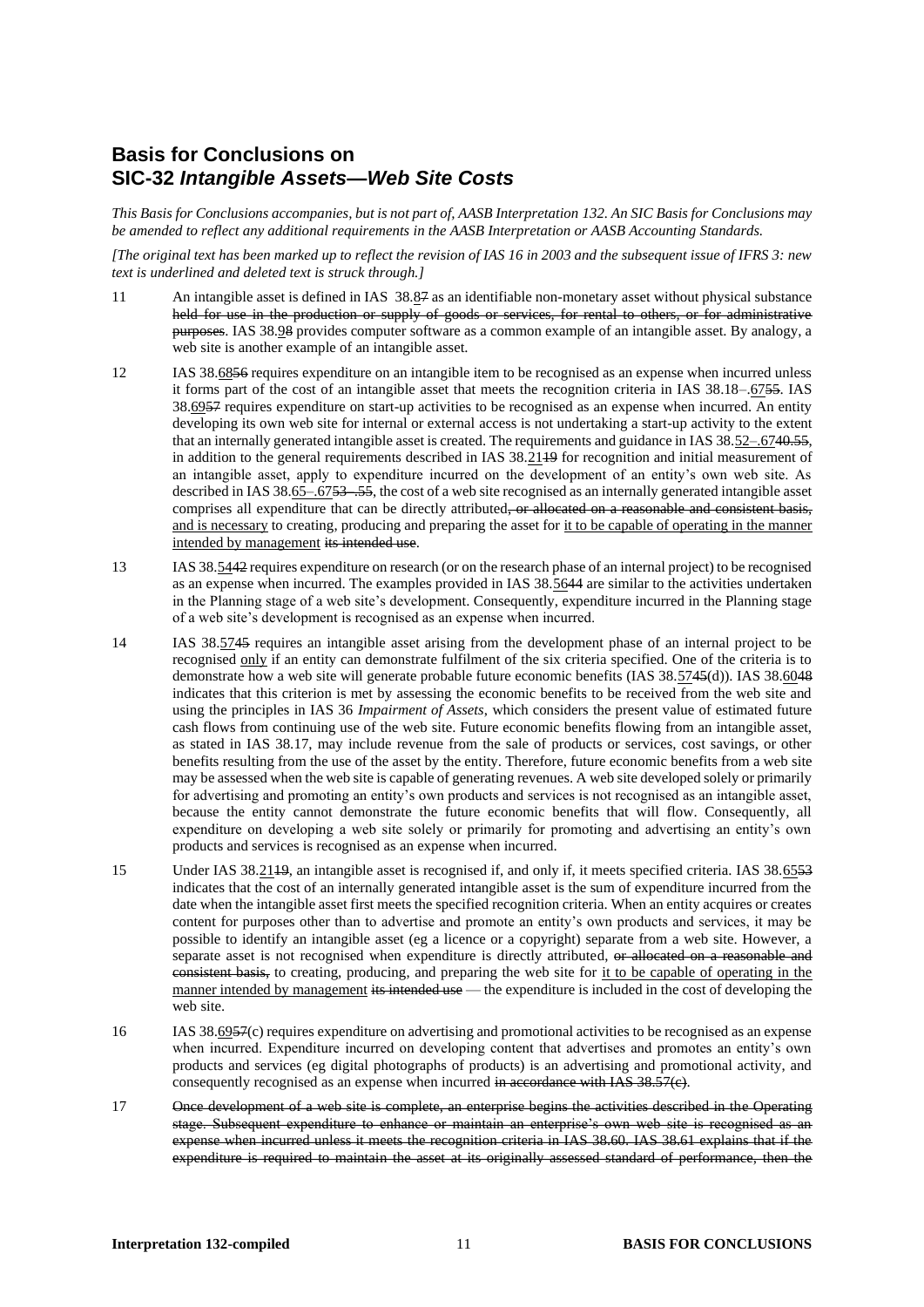expenditure is recognised as an expense when incurred.<sup>1</sup> Once development of a web site is complete, an entity begins the activities described in the Operating stage. Subsequent expenditure to enhance or maintain an entity's own web site is recognised as an expense when incurred unless it meets the recognition criteria in IAS 38.18. IAS 38.20 explains that most subsequent expenditures are likely to maintain the future economic benefits embodied in an existing intangible asset rather than meet the definition of an intangible asset and the recognition criteria set out in IAS 38. In addition, it is often difficult to attribute subsequent expenditure directly to a particular intangible asset rather than to the business as a whole. Therefore, only rarely will subsequent expenditure—expenditure incurred after the initial recognition of a purchased intangible asset or after completion of an internally generated intangible asset—be recognised in the carrying amount of an asset.<sup>2</sup>

18 An intangible asset is measured after initial recognition by applying the requirements of IAS 38.72–.8763– .78. The revaluation model Allowed Alternative Treatment in IAS 38.7564 is applied only when the fair value of an intangible asset can be determined by reference to an active market.<sup>3</sup> However, as an active market is unlikely to exist for web sites, the cost model Benchmark Treatment applies. Additionally, since IAS 38.84 states that an intangible asset always has a finite useful life, a web site that is recognised as an asset is amortised over the best estimate of its useful life under IAS 38.79. As as indicated in IAS 38.9284, many intangible assets are susceptible to technological obsolescence, and given the history of rapid changes in technology, the useful life of web sites will be short.

# **Amended reference to the** *Conceptual Framework*

19 Following the issue of the revised *Conceptual Framework for Financial Reporting* in 2018 (2018 *Conceptual Framework*), the Board issued *Amendments to References to the Conceptual Framework in IFRS Standards*. In SIC-32, that document replaced a reference in paragraph 5 to the *Framework for the Preparation and Presentation of Financial Statements* adopted by the Board in 2001 (*Framework*) with a reference to the 2018 *Conceptual Framework*. The Board does not expect that replacement to have a significant effect on the application of the Interpretation. Paragraph 5 describes the accounting for expenditure excluded from the scope of the Interpretation. That paragraph also states that this type of expenditure—expenditure on an Internet service provider hosting the entity's web site—is recognised as an expense, so the amendment will not affect the accounting treatment.

<sup>1</sup> IAS 16 *Property, Plant and Equipment* as revised by the IASB in 2003 requires all subsequent recognition principle and eliminated the requirement to reference the originally assessed standard of performance. IAS 38 was consequence of the change to IAS 16 and the paragraphs specifically referred to were eliminated. This paragraph has been struck through to avoid any confusion.

<sup>2</sup> The new text was added by IFRS 3 *Business Combinations* in 2004.

<sup>3</sup> IFRS 13 *Fair Value Measurement*, issued in May 2011, defines fair value and contains the requirements for measuring fair value. IFRS 13 defines an active market.